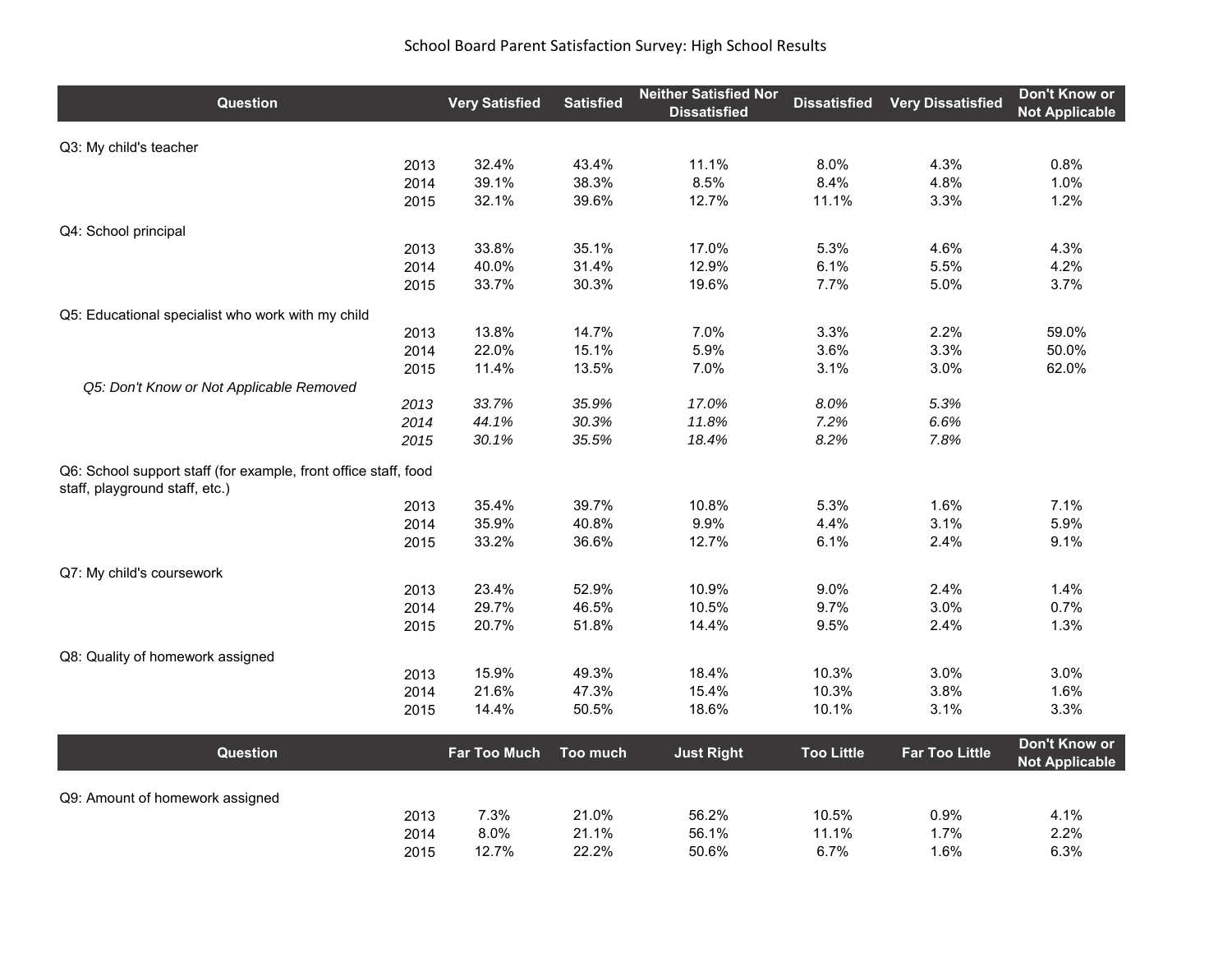## School Board Parent Satisfaction Survey: High School Results

| Question                                          | <b>Very Satisfied</b> | <b>Satisfied</b> | <b>Neither Satisfied Nor</b><br><b>Dissatisfied</b> | <b>Dissatisfied</b> | <b>Very Dissatisfied</b> | Don't Know or<br><b>Not Applicable</b> |
|---------------------------------------------------|-----------------------|------------------|-----------------------------------------------------|---------------------|--------------------------|----------------------------------------|
| Q10: After school tutorials                       |                       |                  |                                                     |                     |                          |                                        |
| 2013                                              | 26.0%                 | 41.5%            | 11.2%                                               | 10.5%               | 3.9%                     | 6.9%                                   |
| 2014                                              | 33.5%                 | 39.7%            | 10.1%                                               | 7.7%                | 2.8%                     | 6.2%                                   |
| 2015                                              | 21.8%                 | 45.0%            | 12.0%                                               | 10.5%               | 3.5%                     | 7.2%                                   |
| Q11: Grading system                               |                       |                  |                                                     |                     |                          |                                        |
| 2013                                              | 10.1%                 | 52.8%            | 18.6%                                               | 11.6%               | 5.4%                     | 1.4%                                   |
| 2014                                              | 17.2%                 | 54.5%            | 14.3%                                               | 9.2%                | 2.8%                     | 2.0%                                   |
| 2015                                              | 12.5%                 | 53.1%            | 18.6%                                               | 9.8%                | 4.0%                     | 1.9%                                   |
| Q12: Special education services                   |                       |                  |                                                     |                     |                          |                                        |
| 2013                                              | 5.8%                  | 6.0%             | 6.8%                                                | 3.8%                | 2.9%                     | 74.7%                                  |
| 2014                                              | 8.2%                  | 9.0%             | 5.1%                                                | 3.9%                | 2.8%                     | 71.0%                                  |
| 2015                                              | 4.9%                  | 6.7%             | 5.8%                                                | 2.4%                | 3.0%                     | 77.1%                                  |
| Q12: Don't Know or Not Applicable Removed<br>2013 | 23.0%                 | 23.5%            | 27.0%                                               | 15.0%               | 11.5%                    |                                        |
| 2014                                              | 28.2%                 | 31.1%            | 17.5%                                               | 13.6%               | 9.6%                     |                                        |
| 2015                                              | 21.6%                 | 29.4%            | 25.5%                                               | 10.5%               | 13.1%                    |                                        |
|                                                   |                       |                  |                                                     |                     |                          |                                        |
| Q13: Gifted services                              |                       |                  |                                                     |                     |                          |                                        |
| 2013                                              | 6.0%                  | 9.8%             | 7.8%                                                | 4.3%                | 1.9%                     | 70.3%                                  |
| 2014                                              | 8.3%                  | 11.8%            | 7.0%                                                | 4.5%                | 3.0%                     | 65.6%                                  |
| 2015                                              | 5.2%                  | 5.1%             | 5.5%                                                | 1.9%                | 2.4%                     | 79.8%                                  |
| Q13: Don't Know or Not Applicable Removed         |                       |                  |                                                     |                     |                          |                                        |
| 2013                                              | 20.1%                 | 32.9%            | 26.1%                                               | 14.5%               | 6.4%                     |                                        |
| 2014                                              | 24.0%                 | 34.1%            | 20.2%                                               | 13.0%               | 8.7%                     |                                        |
| 2015                                              | 25.9%                 | 25.2%            | 27.4%                                               | 9.6%                | 11.9%                    |                                        |
| Q14: Support for college readiness                |                       |                  |                                                     |                     |                          |                                        |
| 2013                                              | 19.1%                 | 36.4%            | 19.3%                                               | 8.3%                | 3.9%                     | 13.0%                                  |
| 2014                                              | 16.1%                 | 24.5%            | 13.2%                                               | 6.3%                | 3.0%                     | 37.0%                                  |
| 2015                                              | 20.3%                 | 35.4%            | 14.7%                                               | 11.2%               | 4.0%                     | 14.4%                                  |
| Q14: Don't Know or Not Applicable Removed         |                       |                  |                                                     |                     |                          |                                        |
| 2013                                              | 22.0%                 | 41.8%            | 22.1%                                               | 9.6%                | 4.5%                     |                                        |
| 2014                                              | 25.6%                 | 38.9%            | 20.9%                                               | 9.9%                | 4.7%                     |                                        |
| 2015                                              | 23.7%                 | 41.4%            | 17.1%                                               | 13.1%               | 4.7%                     |                                        |
| Q15: Support for career readiness                 |                       |                  |                                                     |                     |                          |                                        |
| 2013                                              | 9.6%                  | 26.5%            | 23.4%                                               | 8.2%                | 3.7%                     | 28.6%                                  |
| 2014                                              | 9.0%                  | 17.8%            | 16.0%                                               | 6.1%                | 2.6%                     | 48.5%                                  |
| 2015                                              | 11.3%                 | 25.9%            | 19.7%                                               | 10.1%               | 3.9%                     | 29.2%                                  |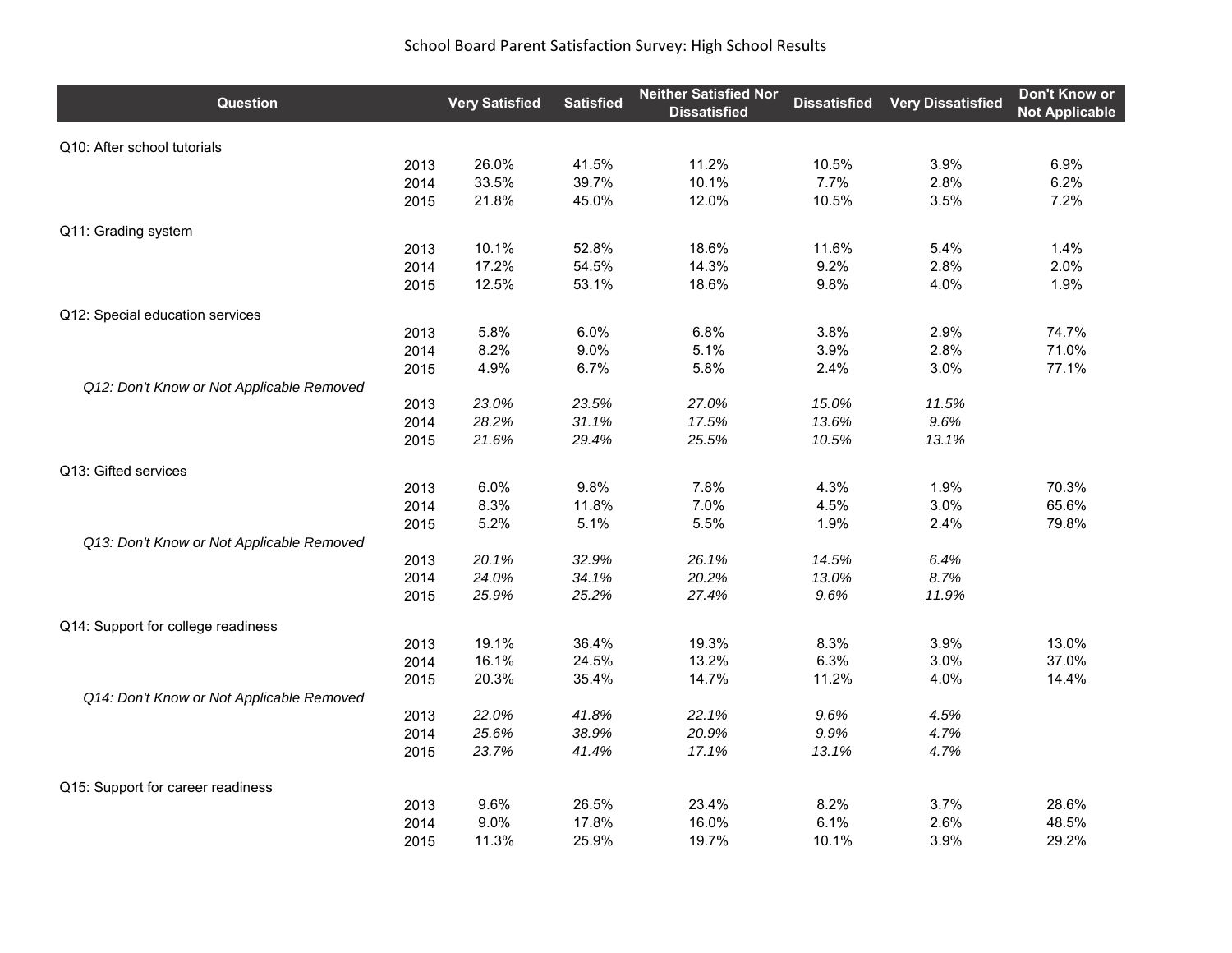| Question                                     | <b>Very Satisfied</b> | <b>Satisfied</b> | <b>Neither Satisfied Nor</b><br><b>Dissatisfied</b> | <b>Dissatisfied</b> | <b>Very Dissatisfied</b> | Don't Know or<br><b>Not Applicable</b> |
|----------------------------------------------|-----------------------|------------------|-----------------------------------------------------|---------------------|--------------------------|----------------------------------------|
| Q15: Don't Know or Not Applicable Removed    |                       |                  |                                                     |                     |                          |                                        |
| 2013                                         | 13.5%                 | 37.2%            | 32.7%                                               | 11.5%               | 5.1%                     |                                        |
| 2014                                         | 17.5%                 | 34.6%            | 31.1%                                               | 11.7%               | 5.1%                     |                                        |
| 2015                                         | 15.9%                 | 36.6%            | 27.8%                                               | 14.2%               | 5.4%                     |                                        |
| Q16: School sports                           |                       |                  |                                                     |                     |                          |                                        |
| 2013                                         | 19.0%                 | 38.6%            | 13.5%                                               | 7.7%                | 4.4%                     | 16.7%                                  |
| 2014                                         | 17.6%                 | 28.2%            | 14.5%                                               | 7.7%                | 5.1%                     | 26.9%                                  |
| 2015                                         | 15.3%                 | 34.2%            | 13.6%                                               | 9.5%                | 5.2%                     | 22.2%                                  |
| Q16: Don't Know or Not Applicable Removed    |                       |                  |                                                     |                     |                          |                                        |
| 2013                                         | 22.8%                 | 46.4%            | 16.3%                                               | 9.3%                | 5.3%                     |                                        |
| 2014                                         | 24.1%                 | 38.6%            | 19.9%                                               | 10.5%               | 6.9%                     |                                        |
| 2015                                         | 19.6%                 | 44.0%            | 17.5%                                               | 12.2%               | 6.7%                     |                                        |
| Q17: Extra-curricular activities             |                       |                  |                                                     |                     |                          |                                        |
| 2013                                         | 20.5%                 | 45.0%            | 13.9%                                               | 3.9%                | 1.1%                     | 15.5%                                  |
| 2014                                         | 20.8%                 | 36.1%            | 15.7%                                               | 5.4%                | 2.8%                     | 19.3%                                  |
| 2015                                         | 14.9%                 | 44.7%            | 15.2%                                               | 6.1%                | 2.2%                     | 16.9%                                  |
| Q17: Don't Know or Not Applicable Removed    |                       |                  |                                                     |                     |                          |                                        |
| 2013                                         | 24.3%                 | 53.2%            | 16.5%                                               | 4.6%                | 1.3%                     |                                        |
| 2014                                         | 25.7%                 | 44.7%            | 19.4%                                               | 6.7%                | 3.4%                     |                                        |
| 2015                                         | 17.9%                 | 53.8%            | 18.2%                                               | 7.3%                | 2.7%                     |                                        |
| Q18: Opportunities for parent involvement    |                       |                  |                                                     |                     |                          |                                        |
| 2013                                         | 22.7%                 | 52.8%            | 16.2%                                               | 2.7%                | 1.0%                     | 4.7%                                   |
| 2014                                         | 22.4%                 | 48.0%            | 16.3%                                               | 4.1%                | 2.5%                     | 6.6%                                   |
| 2015                                         | 15.8%                 | 49.7%            | 21.2%                                               | 5.8%                | 1.2%                     | 6.3%                                   |
| Q19: School discipline                       |                       |                  |                                                     |                     |                          |                                        |
| 2013                                         | 14.0%                 | 39.7%            | 15.8%                                               | 7.5%                | 2.4%                     | 20.5%                                  |
| 2014                                         | 19.5%                 | 42.7%            | 12.6%                                               | 6.3%                | 4.3%                     | 14.6%                                  |
| 2015                                         | 11.6%                 | 37.9%            | 14.5%                                               | 7.0%                | 5.5%                     | 23.4%                                  |
| Q19: Don't Know or Not Applicable Removed    |                       |                  |                                                     |                     |                          |                                        |
| 2013                                         | 17.6%                 | 50.0%            | 19.9%                                               | 9.5%                | 3.0%                     |                                        |
| 2014                                         | 22.9%                 | 50.0%            | 14.7%                                               | 7.4%                | 5.0%                     |                                        |
| 2015                                         | 15.2%                 | 49.5%            | 18.9%                                               | 9.2%                | 7.2%                     |                                        |
| Q20: Progress updates received from teachers |                       |                  |                                                     |                     |                          |                                        |
| 2013                                         | 15.3%                 | 35.8%            | 20.0%                                               | 17.1%               | 8.9%                     | 2.9%                                   |
| 2014                                         | 19.3%                 | 41.0%            | 16.6%                                               | 15.9%               | 5.3%                     | 2.0%                                   |
| 2015                                         | 10.3%                 | 35.7%            | 20.8%                                               | 19.8%               | 8.8%                     | 4.8%                                   |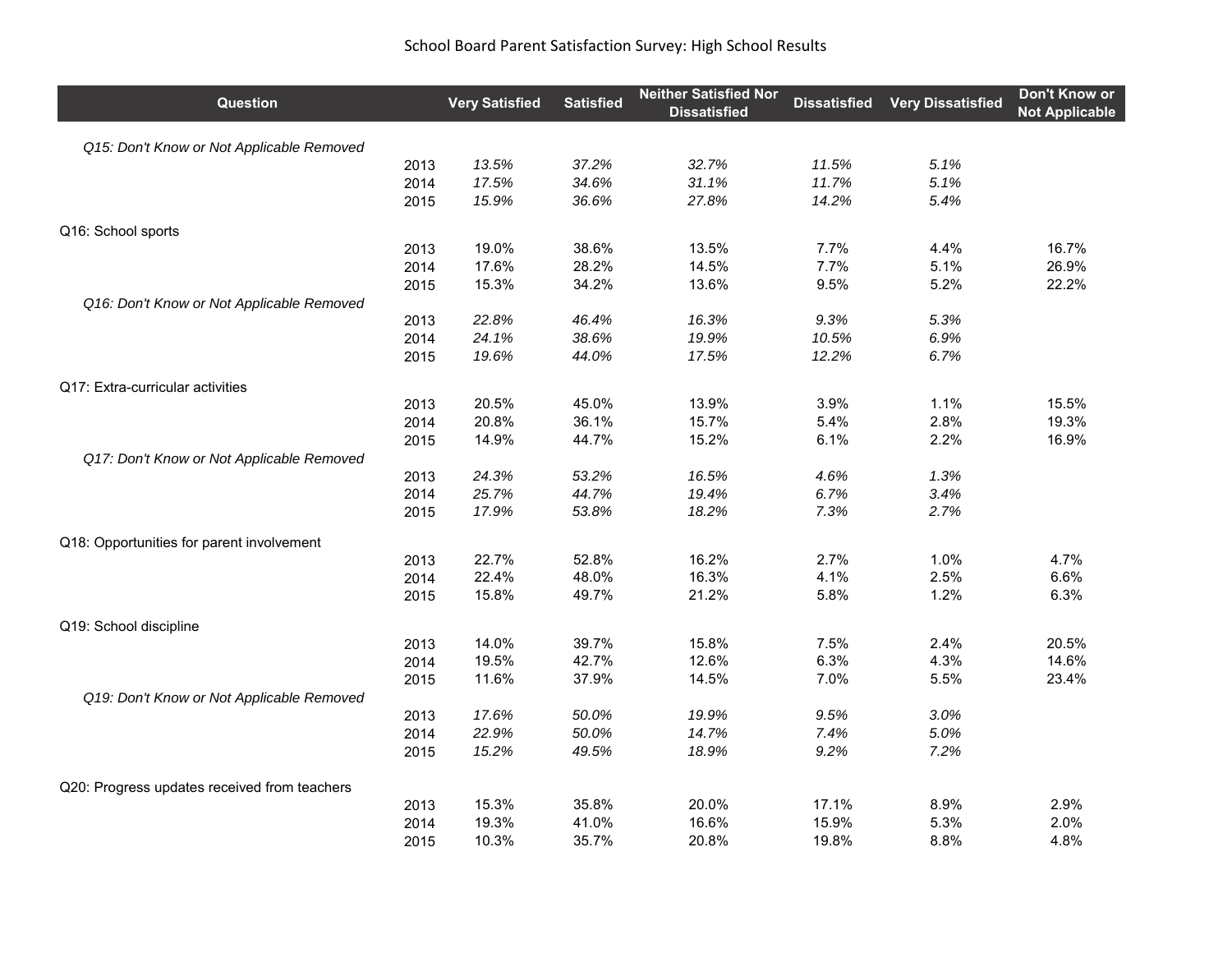| <b>Question</b>                             | <b>Very Satisfied</b> | <b>Satisfied</b> | <b>Neither Satisfied Nor</b><br><b>Dissatisfied</b> | <b>Dissatisfied</b> | <b>Very Dissatisfied</b> | Don't Know or<br><b>Not Applicable</b> |
|---------------------------------------------|-----------------------|------------------|-----------------------------------------------------|---------------------|--------------------------|----------------------------------------|
| Q21: Communication from my child's school   |                       |                  |                                                     |                     |                          |                                        |
| 2013                                        | 27.5%                 | 51.5%            | 11.0%                                               | 6.5%                | 3.0%                     | 0.5%                                   |
| 2014                                        | 29.8%                 | 47.1%            | 11.5%                                               | 7.9%                | 2.6%                     | 1.0%                                   |
| 2015                                        | 25.2%                 | 48.0%            | 15.0%                                               | 7.1%                | 3.9%                     | 0.9%                                   |
| Q22: Communication from the school district |                       |                  |                                                     |                     |                          |                                        |
| 2013                                        | 18.6%                 | 53.0%            | 19.6%                                               | 3.9%                | 2.1%                     | 2.8%                                   |
| 2014                                        | 22.5%                 | 50.0%            | 17.6%                                               | 4.3%                | 2.3%                     | 3.3%                                   |
| 2015                                        | 16.0%                 | 52.2%            | 20.9%                                               | 4.9%                | 2.7%                     | 3.3%                                   |
| Q23: School district website                |                       |                  |                                                     |                     |                          |                                        |
| 2013                                        | 20.1%                 | 54.9%            | 17.2%                                               | 4.6%                | 1.8%                     | 1.5%                                   |
| 2014                                        | 20.2%                 | 54.0%            | 16.4%                                               | 4.6%                | 2.6%                     | 2.1%                                   |
| 2015                                        | 14.1%                 | 48.1%            | 24.4%                                               | 8.3%                | 2.5%                     | 2.5%                                   |
| Q24: Availability of translation service    |                       |                  |                                                     |                     |                          |                                        |
| 2013                                        | 2.8%                  | 7.7%             | 5.2%                                                | 1.5%                | 0.8%                     | 82.0%                                  |
| 2014                                        | 4.9%                  | 9.5%             | 5.1%                                                | 0.7%                | 1.6%                     | 78.1%                                  |
| 2015                                        | 1.9%                  | 6.3%             | 6.1%                                                | 1.4%                | 1.1%                     | 83.3%                                  |
| Q24: Don't Know or Not Applicable Removed   |                       |                  |                                                     |                     |                          |                                        |
| 2013                                        | 15.5%                 | 43.0%            | 28.9%                                               | 8.5%                | 4.2%                     |                                        |
| 2014                                        | 22.6%                 | 43.6%            | 23.3%                                               | 3.0%                | 7.5%                     |                                        |
| 2015                                        | 11.6%                 | 37.5%            | 36.6%                                               | 8.0%                | 6.3%                     |                                        |
| Q25: School bus and bus driver              |                       |                  |                                                     |                     |                          |                                        |
| 2013                                        | 7.2%                  | 14.4%            | 5.7%                                                | 3.3%                | 2.3%                     | 67.0%                                  |
| 2014                                        | 24.4%                 | 30.2%            | 8.0%                                                | 3.7%                | 3.3%                     | 30.4%                                  |
| 2015                                        | 3.0%                  | 8.8%             | 5.4%                                                | 3.7%                | 2.1%                     | 77.0%                                  |
| Q25: Don't Know or Not Applicable Removed   |                       |                  |                                                     |                     |                          |                                        |
| 2013                                        | 21.9%                 | 43.8%            | 17.3%                                               | 10.0%               | 6.9%                     |                                        |
| 2014                                        | 35.0%                 | 43.4%            | 11.5%                                               | 5.3%                | 4.8%                     |                                        |
| 2015                                        | 13.0%                 | 38.3%            | 23.4%                                               | 16.2%               | 9.1%                     |                                        |
| Q26: Reasonableness of school fees          |                       |                  |                                                     |                     |                          |                                        |
| 2013                                        | 16.5%                 | 49.6%            | 16.2%                                               | 10.6%               | 3.7%                     | 3.4%                                   |
| 2014                                        | 24.4%                 | 50.2%            | 12.7%                                               | 4.1%                | 2.3%                     | 6.3%                                   |
| 2015                                        | 12.6%                 | 51.4%            | 17.1%                                               | 9.9%                | 3.6%                     | 5.5%                                   |
| Q27: The school building and grounds        |                       |                  |                                                     |                     |                          |                                        |
| 2013                                        | 38.6%                 | 44.2%            | 8.2%                                                | 6.6%                | 1.9%                     | 0.5%                                   |
| 2014                                        | 27.0%                 | 38.3%            | 15.9%                                               | 12.3%               | 5.1%                     | 1.3%                                   |
| 2015                                        | 27.0%                 | 43.4%            | 12.2%                                               | 10.9%               | 4.2%                     | 2.2%                                   |